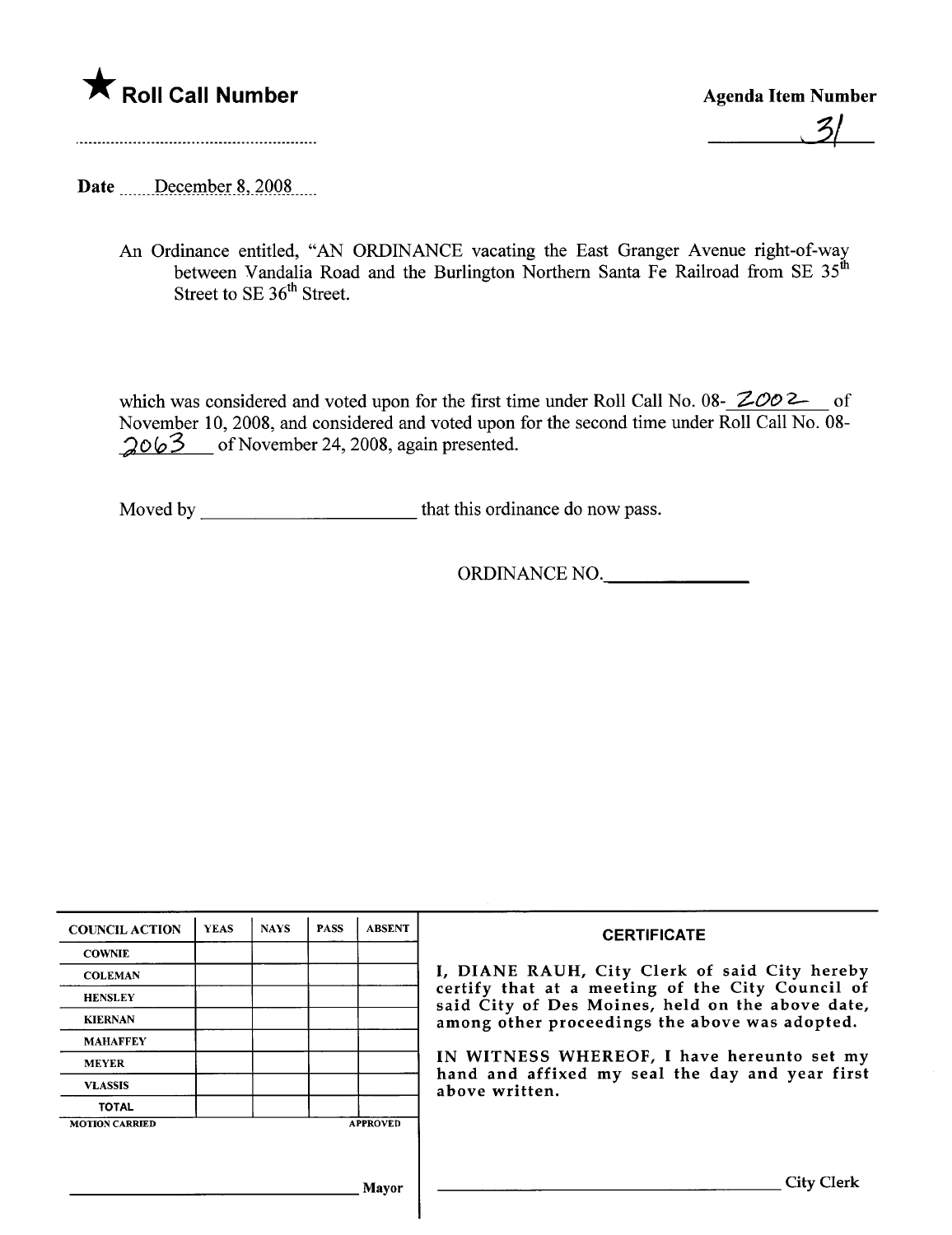$32, 514$ <br>31 A. 2003

Prepared by: Glenna K. Frank. Assistant City Attorney. 400 Robert D. Ray Drive. Des Moines. Iowa 50320 (515) 283-4130

## ORDINANCE NO.

AN ORDINANCE vacating the East Granger Avenue right-of-way between Vandalia Road and the Burlington Northern Santa Fe Railroad from SE 35<sup>th</sup> Street to SE 36<sup>th</sup> Street.

WHEREAS, all prior requirements of law pertaining to the vacation of public right-of-way have been fuly observed; and

WHEREAS, it is desirable that the public right-of-way herein described be vacated;

NOW, THEREFORE, BE IT ORDAINED by the City Council of the City of Des Moines, Iowa:

Section 1. That the East Granger Avenue right-of-way between Vandalia Road and the Burlington Northern Santa Fe Railroad from SE 35<sup>th</sup> Street to SE 36<sup>th</sup> Street, more specifically described as follows, be and is hereby vacated.

All that part of Lot D, (Granger Avenue), Vandalia Acres, Plat No. 2, an Official Plat, lyig East of the northerly extension of the East line of vacated Lot B, ( Southeast 35<sup>th</sup> Street) of said Vandalia Acres Plat No. 2, vacated by Ordnance 14,644, and lying North of and adjoining Lots 67 and 86, of said Vandalia Acres Plat No.2, and West of the northerly extension of the West line of said Lot 67, all now included in and forming a part of the City of Des Moines, Polk County, Iowa.

Sec. 2. The City of Des Moines hereby reserves an easement upon the property described above for the continued use and maintenance of any utilities now in place, with the right of entry for servicing same.

Sec. 3. That the City Clerk is hereby authorized and directed to cause certified copies of ths ordinance and proof of publication thereof together with proof of publication of the notice of the public hearing on this matter to be properly filed in the office of the Recorder of Polk County, Iowa.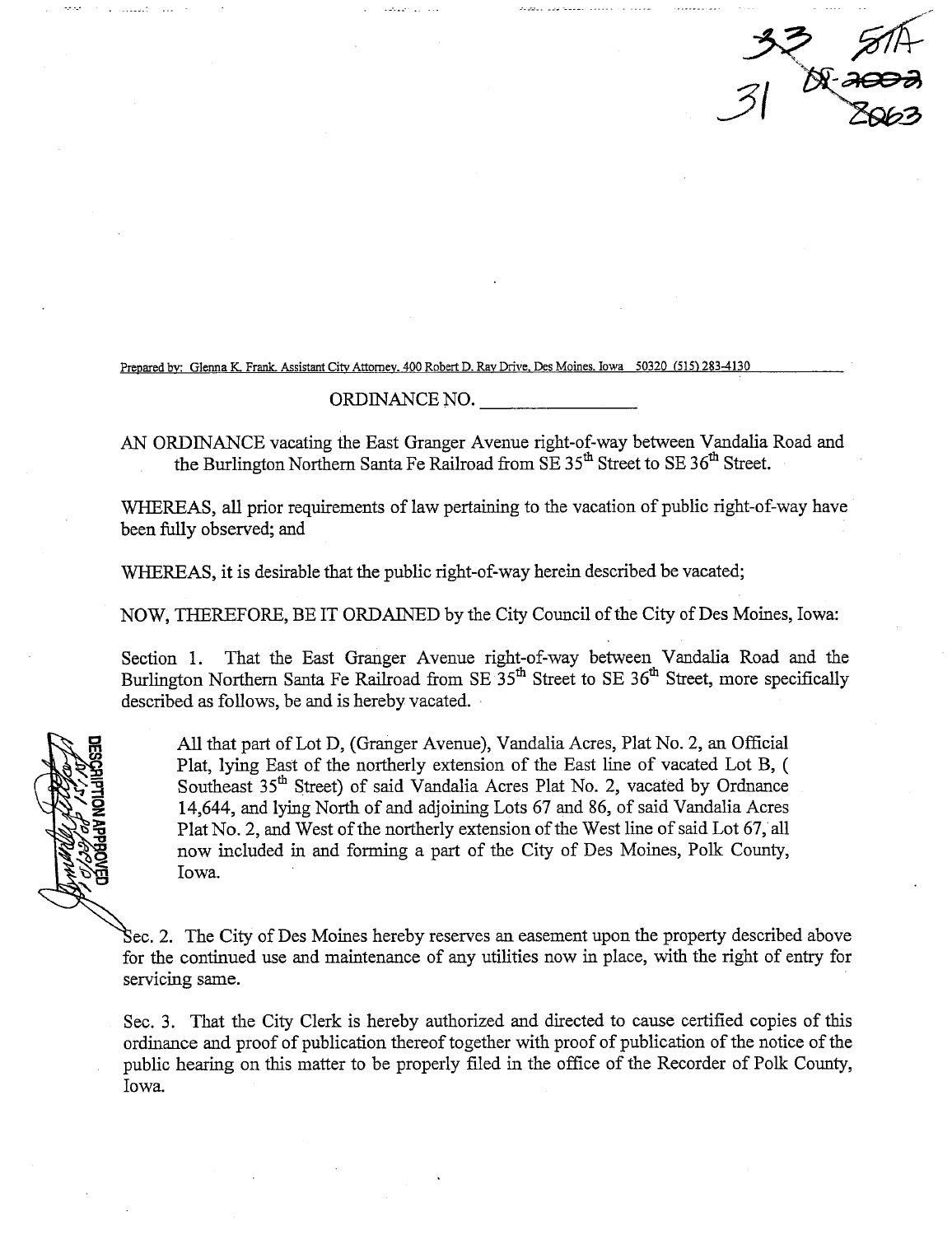Sec. 4. This ordinance shall be in full force and effect from and after its passage and publication as provided by law.

FORM APPROVED:

KFrank

Glenna K. Frank **Assistant City Attorney**